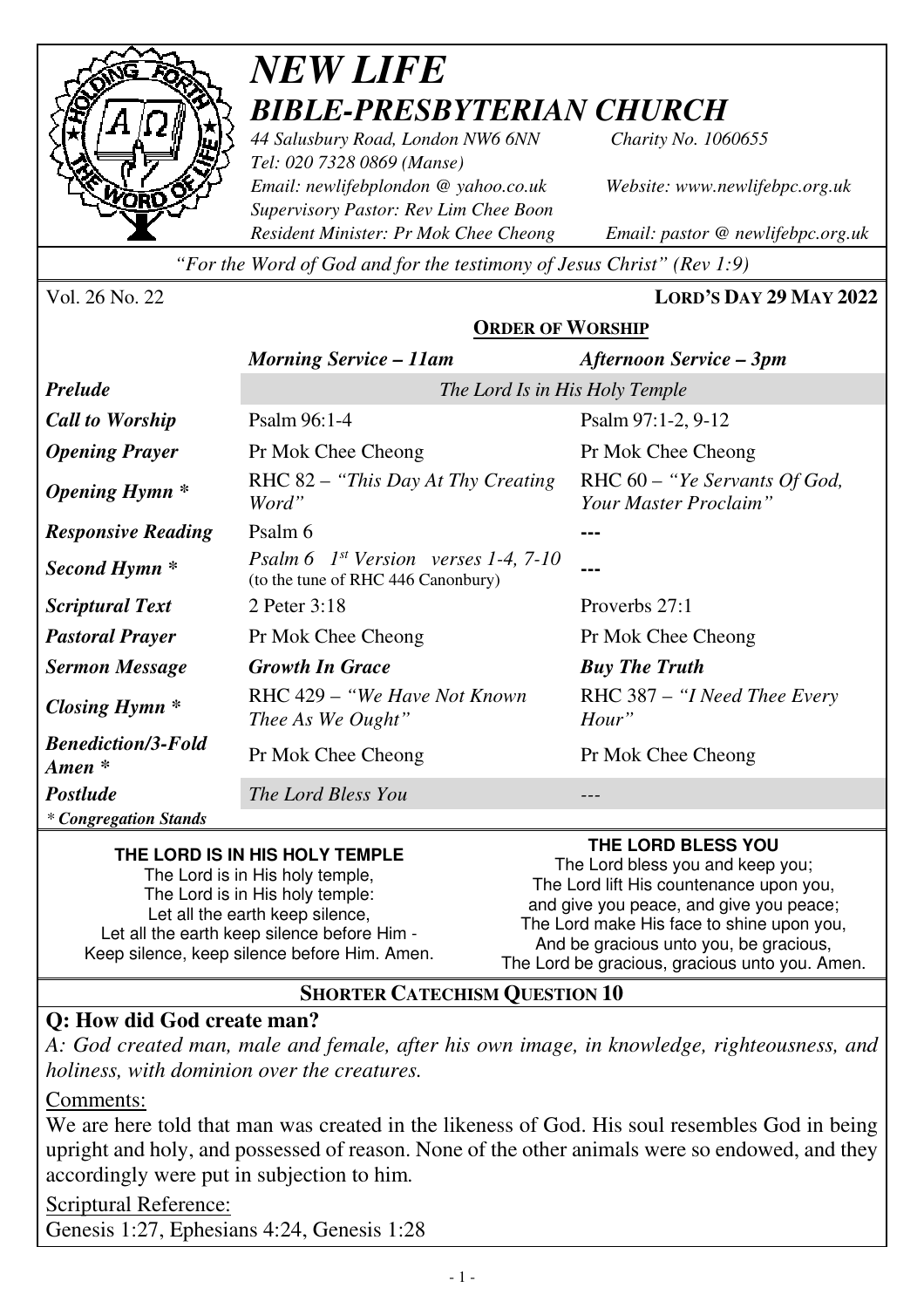# **On this day in Christian History**

## **13 MAY 1828**



When itinerant Baptist preacher David Marks rode his horse into Ancaster, Ontario, he asked the audience what they wanted to hear him preach - and one man yelled, "Nothing!"

Therefore this is what Marks preached: "God created the world from 'nothing," he said. "He gave us laws in which there is 'nothing' unjust. But we have broken God's law and there is 'nothing' in us to justify us. There will be 'nothing' to comfort sinners in death or hell. But, while Christians have 'nothing' of their own in which to boast, we have Christ, And in Him, we have 'nothing to cause us grief, 'nothing' to disturb our peace, and 'nothing' to fear in eternity."

> For nothing good have I Whereby Thy grace to claim I'll wash my garments white In the blood of Calv'ry's Lamb.

Jesus paid it all, All to Him I owe; Sin had left a crimson stain, He washed it white as snow.